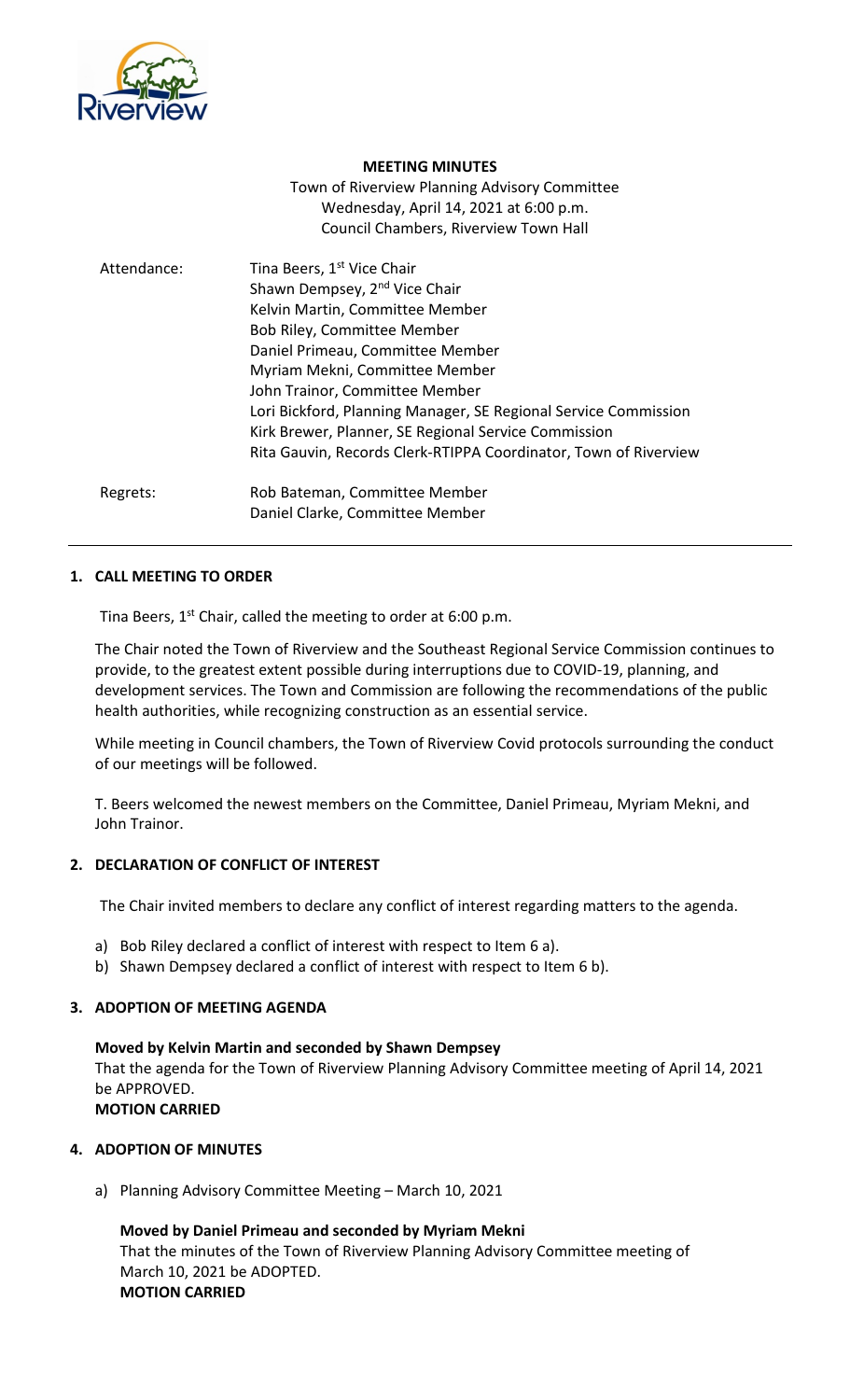## **5. BUSINESS ARISING FROM THE MINUTES**

**NIL**

- **6. VARIANCE, TEMPORARY APPROVALS, CONDITIONAL USES, RULINGS OF COMPATIBILITY AND NON-CONFORMING USES**
	- a) Kaitlyn Lacelle, Thrive Properties, Gunningsville Blvd (PID 05097753), Conditional use application to permit a 67-unit multi-unit building subjectto terms and conditions, and to vary landscaping requirements on a portion of the lot (File 21 417).

Bob Riley left Council chambers at 6:05 p.m.

Kirk Brewer presented a conditional use application for a multi-unit building in a Suburban Commercial (SC) use zone with a variance to the landscaping requirements. The subject property is located at the corner of Gunningsville Blvd. and Quinn Court that extends through to the future Findlay Blvd. The municipal plan speaks to multi-unit dwellings and requires they respect their context through height restrictions, landscape buffers, and setbacks, but supports increased density along arterial roads and areas near commercial nodes.

This project is planned as a three-phase development plan. The proposed building, which is in the middle of the property, is part of the first phase of the development. The building would front onto Gunningsville Blvd. with the proposed vehicle access on Quinn Court. The site plan indicates two other L-shaped buildings book ending this building. All requirements relating to heights, setbacks, parking, etc. are being respected.

However, due to the location of the stormwater retention pond, it may not be possible to ensure tree planting along the entire length of the south property line. The developer plans to landscape the stormwater pond with tall grasses and shrubs. As well, the developer would likely maintain the mature trees along the south property line as there is 20 feet plus between the driveway access and the existing tree line as the goal is to maintain as many trees as possible. The future phases would not be cleared at this time, only the portion of the lot being developed at this point would be affected.

The property to the south is currently used as the Town's Winter Wonderland park (sledding hill and skating oval). The portion of the lot that cannot be landscaped is fully treed on the Town's side of the property line and no concerns were raised pertaining to the landscaping variance as part of the development review committee consultation.

Written notices were sent to neighbouring properties within a 60m radius on March 31, 2021. Staff received correspondence and phone calls from residents at the condo building at 128 Quinn Court. Most comments/questions received related to whether the entire site would be clear cut, the timeline of re-planting any trees that were down, and the appearance of the stormwater pond.

The Chair called upon the applicant to speak if they wished to address the Committee.

The applicant, Thrive Properties, was present but had no comments.

The Chair called upon the members of the public to come forward if they wished to submit comments on this development.

Mr. Art Tucker, resident of Quinn Court, expressed two concerns. First, if the landscape buffer, along the southside of the development, would be built within the first phase of the construction so that the trees would have the maximum amount of time to mature and grow to provide the desired screening. Second, he questioned whether the treed buffer on the Town's side of the park, if the Town would be able to guarantee those trees would not be cut down for any other reason in the future.

Mr. Tucker also inquired about a plot of land near the Winter Wonderland Park that had been vested to the Town as a future street but is still currently zoned Suburban Commercial (SC).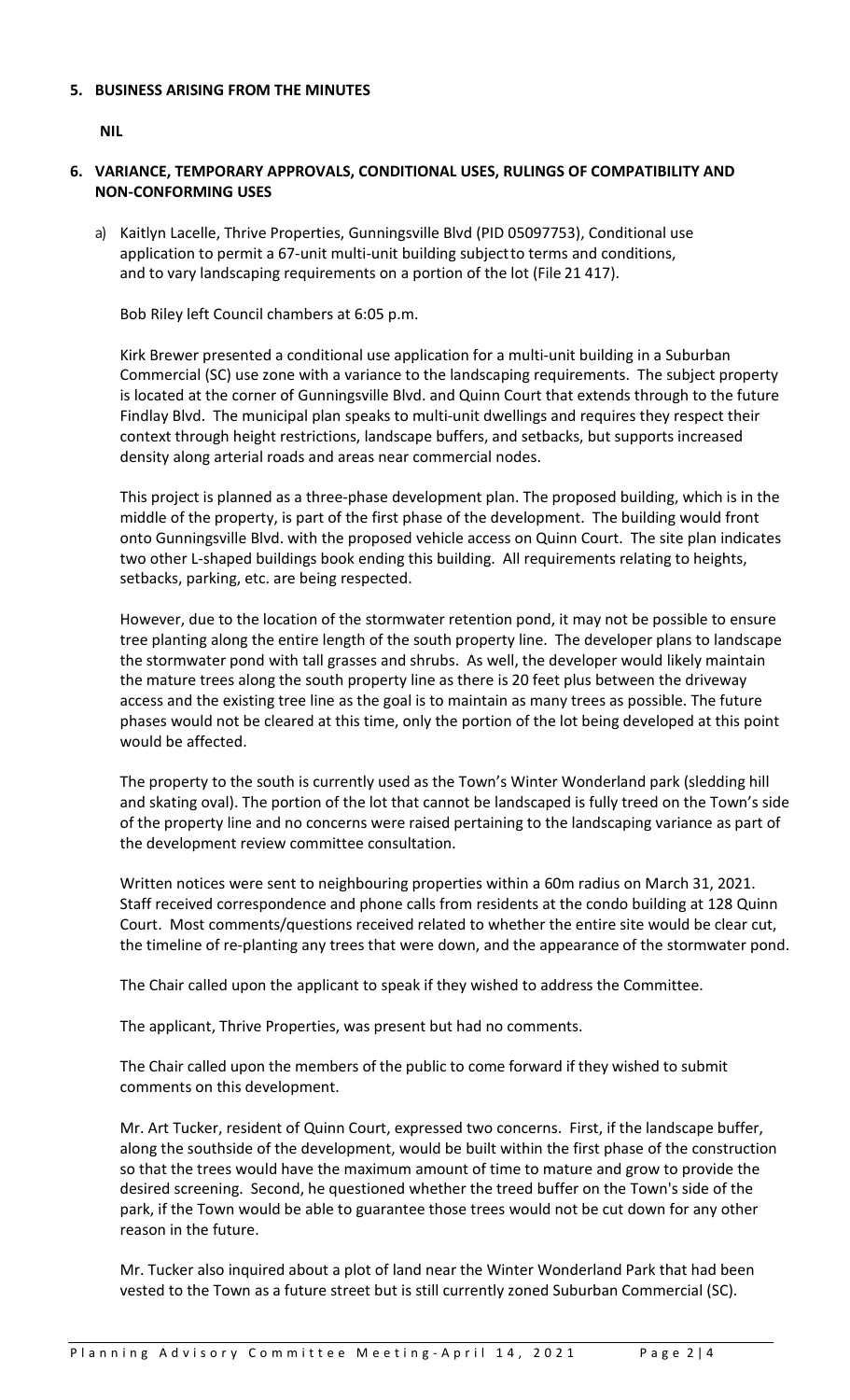K. Brewer remarked, regarding the trees, in terms of the assurance that the Town would never cut down the trees, it would be a safe assumption, but there are no guarantees. In the short term, the concern is not sufficient to deny the variance request in its current form.

Regarding the small plot of land zoned SC near Winter Wonderland Park, no real commercial development on that portion of the property is expected. It is ultimately under the jurisdiction of the Town, and it would not be in the Town's best interests to not stray from the strategy of maintaining it as a park.

Eric de Jong from Thrive Properties commented, their intent is to maintain as many of the trees as possible. The issue with the stormwater management pond, or dry well, is when it is dug, more than just the hole would be excavated, and those trees would not be able to be kept alive. The landscape architect has shrubs and bushes in mind that would flourish in the setting, and planting trees along the south property line would be problematic in the long run.

The Chair confirmed there were no further questions or comments.

The following motions were made by the Committee:

# **Moved by Kelvin Martin and seconded by John Trainor**

That the Planning Advisory Committee APPROVE the conditional use application to permit a 67-unit multi-unit building on PID 05097753 subject to the following conditions:

- 1) That a key lock box be installed per municipal By-law 500-11,
- 2) That as-built drawings for engineering submissions shall be required within 30 days after Construction, and
- 3) That the proposed development shall be in substantial conformity with the site plans, elevation drawings and renderings provided.

## **MOTION CARRIED**

# **Moved by Shawn Dempsey and seconded by Daniel Primeau**

That the Planning Advisory Committee APPROVE the variance request to reduce landscaping requirements on a portion of the lot known as PID 05097753 as per the site plan submitted April 1, 2021 because the Town-owned land to the south is fully treed and no concerns were raised by the Town as part of the development review. **MOTION CARRIED**

Bob Riley returned to Council chambers at 6:28 p.m.

b) Yero and Billo Diallo, Diallo Development Ltd., Trites Rd (PID 00994335), Conditional use application to permit a three-storey, six-unit multi-unit dwelling in anR3 zone with a variance to reduce the side yard setback from 4.6m to 3.89m (File 21-419).

Shawn Dempsey left Council chambers at 6:28 p.m.

Kirk Brewer presented an application to permit a three-storey, six-unit multi-unit dwelling as a conditional use in an R3 zone with a variance to reduce the side yard setback from 4.6m to 3.89m. This property is located on Trites Road, and the proposed project reflects the surrounding area in terms of height, density, and building style.

A density cap of 30 units per acre is permitted in a R3 zone, and this project has a density of approximately 14 units per acre, which meets the municipal plan policy. The proposed building is 30' 3 ¾" tall, which is approximately 9.2m, requiring a 4.6m setback. To accommodate landscaping standards to the south, as well as the 6.7m minimum driveway width, the applicant is proposing a 3.89m setback, which would require a 0.71m variance to the side yard setback to the north.

The adjacent lot is developed as a similar sized three-storey multi-unit building. Given that the landscaping requirements would still be met, and the relatively small scale of this project would not conflict with the adjacent building, Planning staff is satisfied that the variance is minor, reasonable, and within the intent of the zoning by-law.